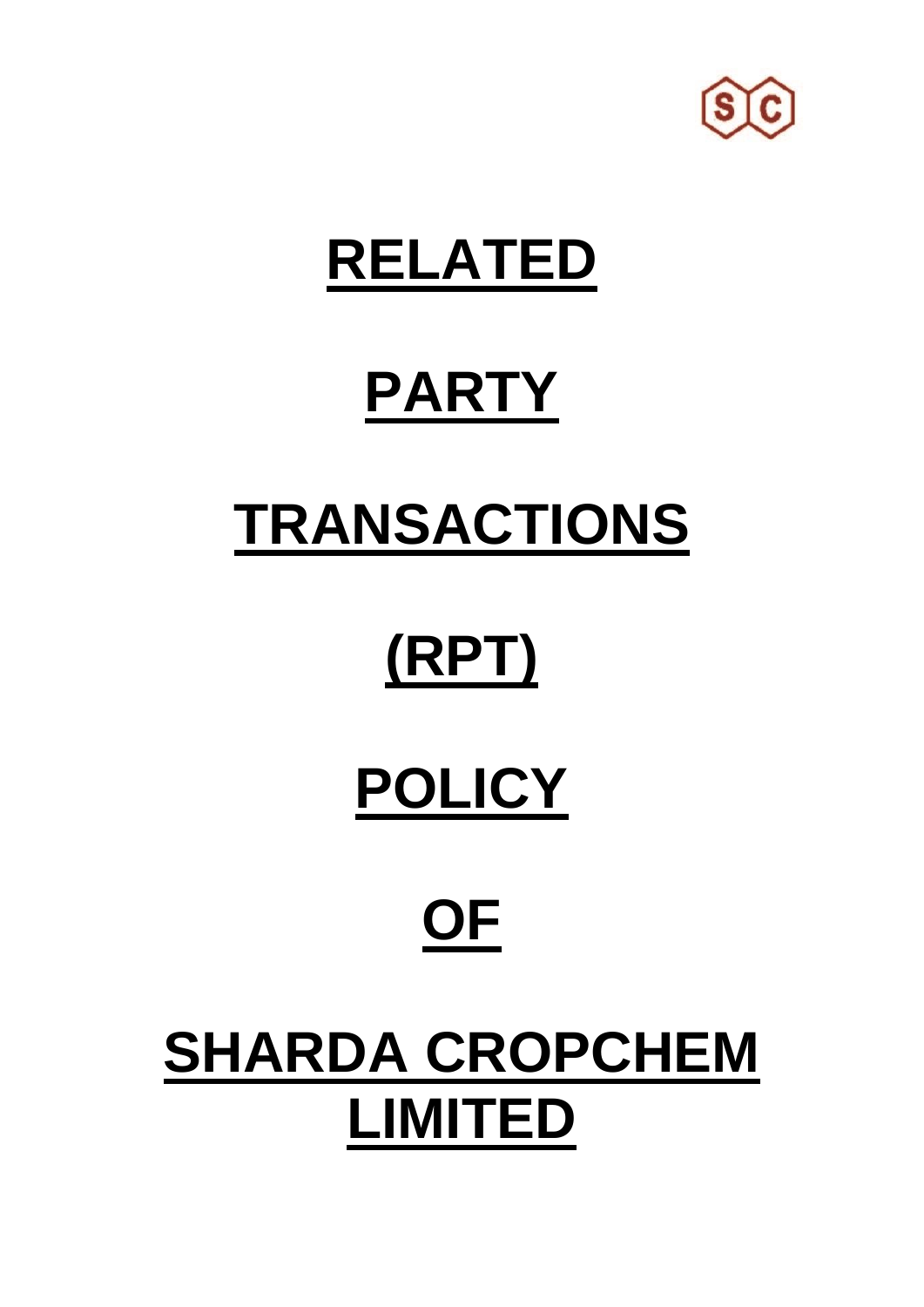

### *SHARDA CROPCHEM LIMITED*

### *RELATED PARTY TRANSACTIONS POLICY:*

#### **1. Preamble:**

M/s. Sharda Cropchem Limited ("Company") believes in the conduct of the affairs of its constituents in a fair and transparent manner by adopting highest standards of professionalism, honesty, integrity and ethical behaviour.

This Related Party Transactions Policy (Policy) is framed as per requirement of Regulation 23 of the SEBI (Listing Obligations and Disclosure Requirements) Regulations, 2015 ("SEBI Regulations") and intended to ensure the proper approval and reporting of transactions between the Company and its Related Parties and to ensure fairness in the conduct of related party in terms of the applicable laws.

#### **2. Applicability:**

This Policy will be applicable to the Company with respect to all Related Party Transactions (RPT) covered within the scope of Section 188 of the Companies Act, 2013 read with rules made thereunder and/or SEBI Regulations, as may be amended from time to time.

#### **3. Definitions:**

**"Act"** shall mean the Companies Act, 2013 and the Rules framed thereunder, including any modifications, amendments, clarifications, circulars or re-enactment thereof.

**"Arm's Length basis"** means a transaction between two related parties that is conducted as if they were unrelated, so that there is no conflict of interest.

For determination of Arm's Length basis, guidance may be taken from provisions of Transfer Pricing under Income Tax, 1961.

"**Associate Company"** means any company in which the Company has a significant influence but which is not a Subsidiary Company of the Company having such influence and includes a Joint Venture Company.

Explanation- For the purpose of this clause, "significant influence" means Control of atleast 20% of total share capital, or business decision under an agreement.

#### **"Key Managerial Personnel**" in relation to a Company means

- i. The Chief Executive Officer or the Managing Director or the Manager;
- ii. The Company Secretary;
- iii. The Whole-time Director;
- iv. The Chief Financial Officer;
- v. Such other officer, not more than one level below the directors who is in whole-time employment, designated as key managerial personnel by the Board; and
- vi. Such other officers as may be prescribed.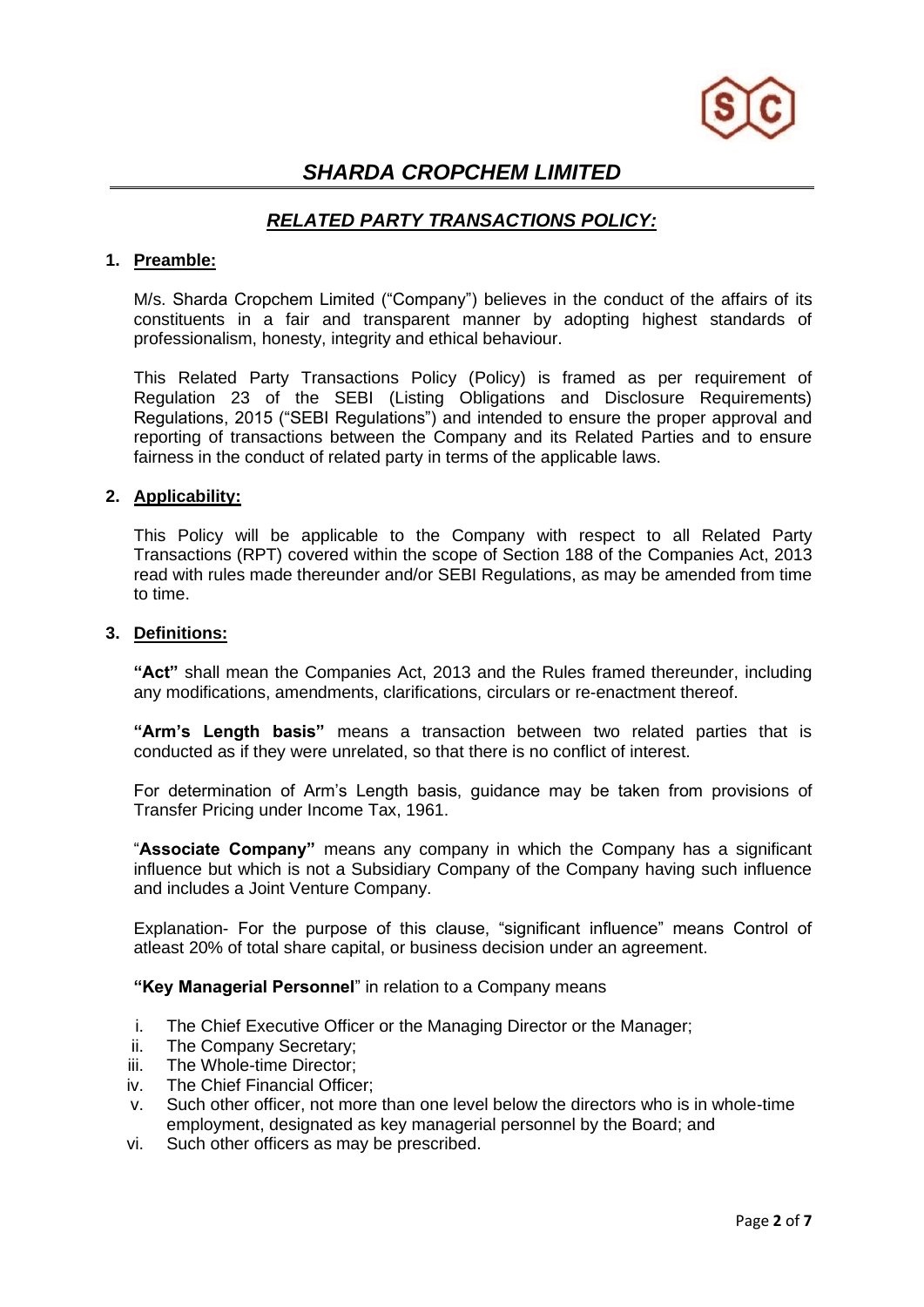

#### "**Material Related Party Transaction"**

Any transaction is considered as material during a financial year, if it exceeds Rs.1,000 Crores or 10% of the annual consolidated turnover of the listed entity as per the last audited financial statement of the listed entity, whichever is lower. However, payments made to related party with respect to brand usage or royalty will be considered material if the transactions entered into individually or taken together with previous transactions during a financial year exceeds 5% of the annual consolidated turnover of the Company as per the last audited financial statements of the Company.

**"Related Party"** as per Companies Act shall have the meaning as defined in Section 2(76) of the Companies Act, 2013 as follows

- i. a director or his relative;
- ii. a key managerial personnel or his relative;
- iii. a firm, in which a director, manager or his relative is a partner;
- iv. a private company in which a director or manager or his relative is a member or director;
- v. a public company in which a director or manager is a director and holds along with his relatives, more than 2 % of its paid-up share capital;
- vi. any body corporate whose Board of Directors, managing director or manager is accustomed to act in accordance with the advice, directions or instructions of a director or manager;
- vii. any person on whose advice, directions or instructions a director or manager is accustomed to act:

**Provided that** nothing in (vi) and (vii) above shall apply to the advice, directions or instructions given in professional capacity;

- (viii) any body corporate which is
	- a) a holding, subsidiary or an associate company of such company;
	- b) a subsidiary of a holding company to which it is also a subsidiary; or
	- c) an investing company or the venture of the company.

(ix) such other persons as may be prescribed by Central Government.

Provided further that:

- (a) any person or entity forming a part of the promoter or promoter group; or
- (b) any person or any entity, holding equity shares:

i. of 20% or more; or ii. of 10% or more, (with effect from April 1, 2023);

either directly or on a beneficial interest basis as provided under section 89 of the Companies Act, 2013, at any time, during the immediate preceding financial year; shall be deemed to be a related party."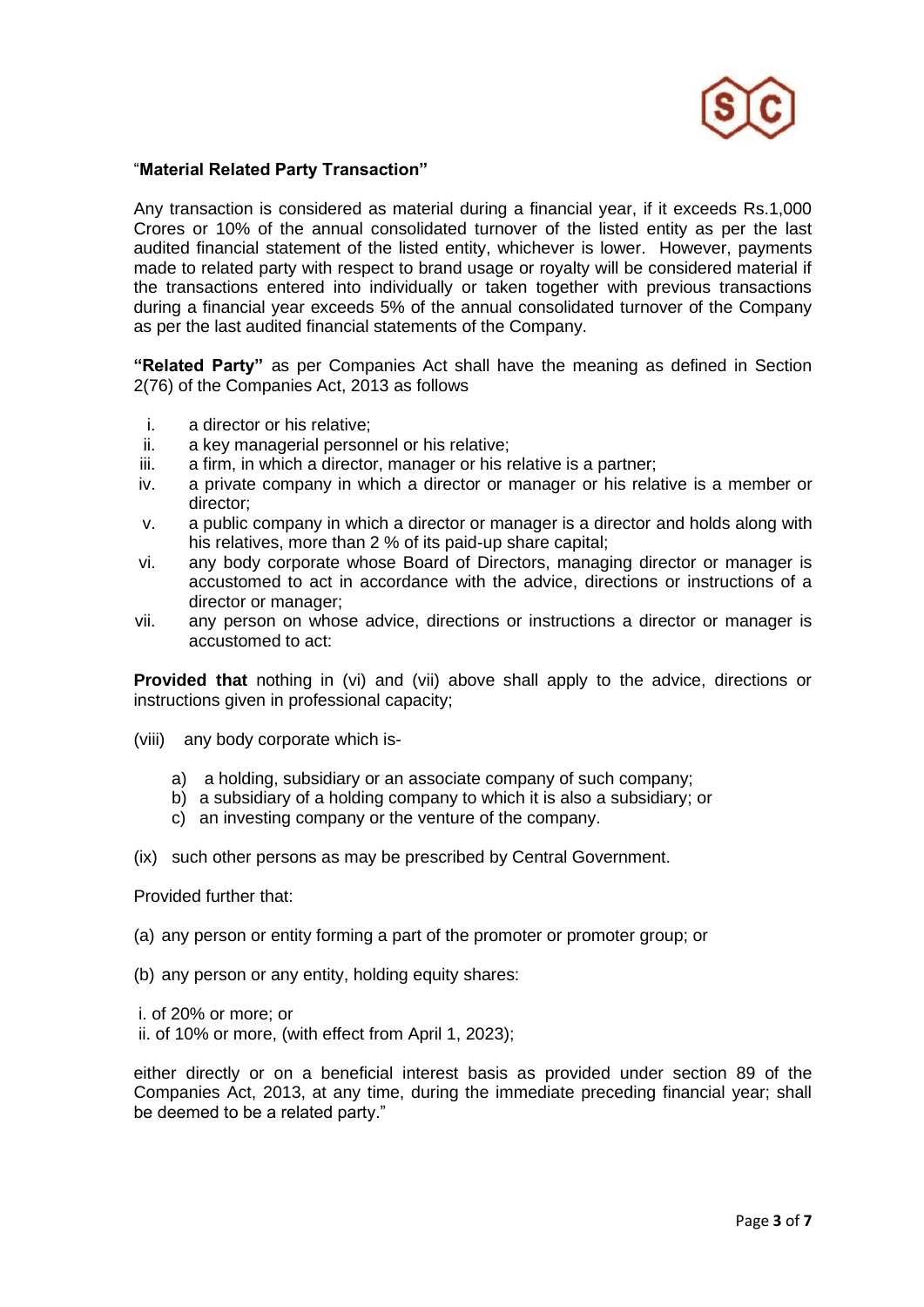

**Related Party Transactions"** means a transaction involving a transfer of resources, services or obligations between:

(i) The Company or any of its subsidiaries on one hand and a related party of the listed entity or any of its subsidiaries on the other hand; or

(ii) a listed entity or any of its subsidiaries on one hand, and any other person or entity on the other hand, the purpose and effect of which is to benefit a related party of the listed entity or any of its subsidiaries, (with effect from April 1, 2023);

regardless of whether a price is charged and a "transaction" with a related party shall be construed to include a single transaction or a group of transactions in a contract:

#### **Provided that the following shall not be a related party transaction:**

- (a) the issue of specified securities on a preferential basis, subject to compliance of the requirements under the Securities and Exchange Board of India (Issue of Capital and Disclosure Requirements) Regulations, 2018;
- (b) the following corporate actions by the Company which are uniformly applicable/ offered to all shareholders in proportion to their shareholding:
- i. payment of dividend;
- ii. subdivision or consolidation of securities;
- iii. issuance of securities by way of a rights issue or a bonus issue; and
- iv. buy-back of securities.
- (c) acceptance of fixed deposits by banks/Non-Banking Finance Companies at the terms uniformly applicable/offered to all shareholders/public, subject to disclosure of the same along with the disclosure of related party transactions every six months to the stock exchange(s), in the format as specified by the Board:

**"Relatives"** with reference to any person shall have the meaning as defined in Section 2(77) of the Companies Act, 2013 read with clause 4 of the Companies (Specification of definition details) Rules, 2014

#### **4. Identification of Potential Related Party Transactions:**

Each Director and Key Managerial Personnel is responsible for providing notice to the Board or Audit Committee of any potential Related Party Transactions involving him/her or his/her relative, including any additional information about the transaction that the Board or Audit Committee may request. The Board shall record the disclosure of interest and Audit Committee will determine whether the transaction does, in fact constitute a Related Party Transactions requiring compliance with this policy.

The Company shall also identify the Related Party Transactions with Directors or Key Managerial Personnel of the Holding Company/ies or their relatives.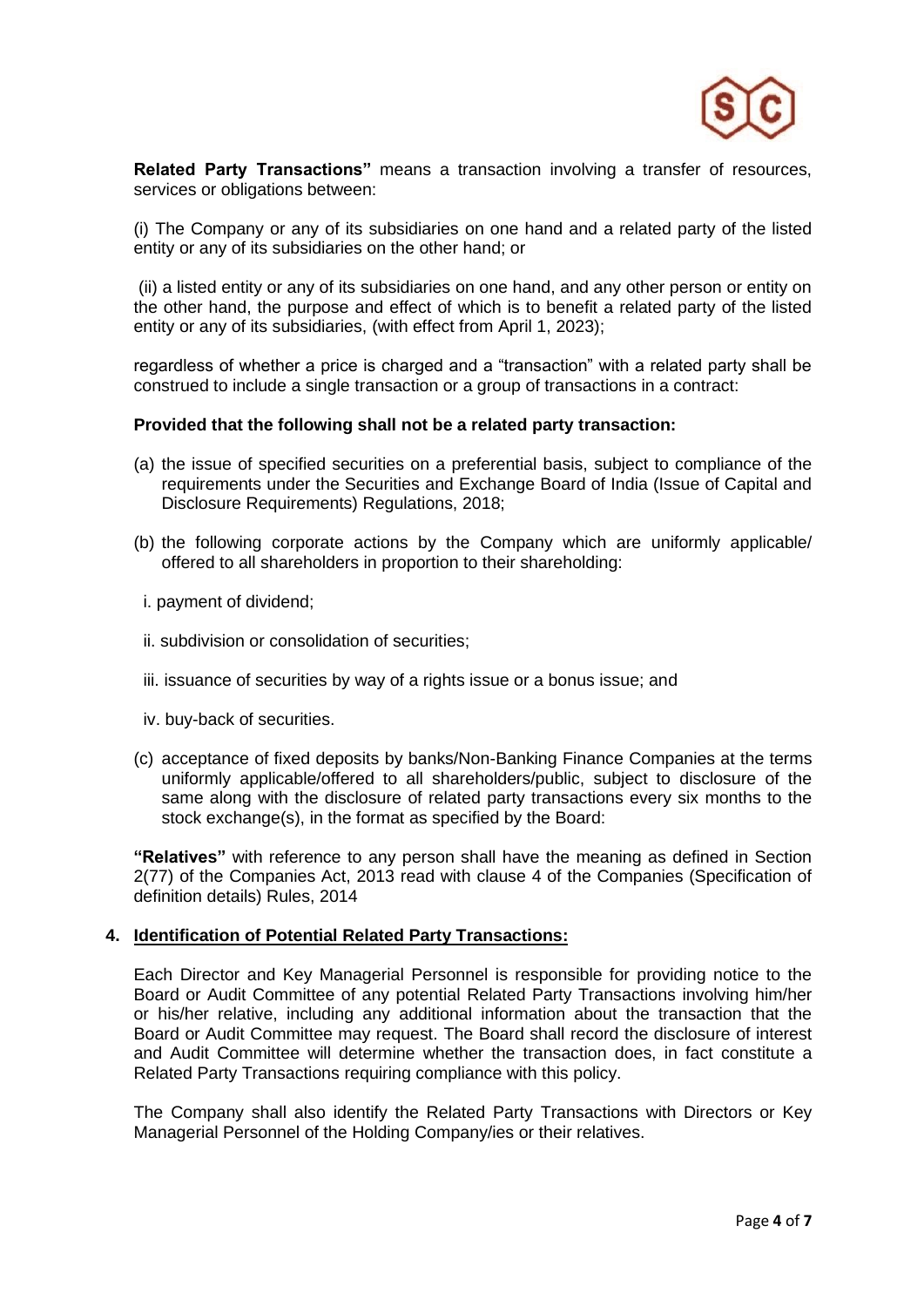

#### **Audit Committee Requirements:**

- All related party transactions and subsequent material modification shall require prior approval of the Audit Committee and only Independent Director's, shall approve related party transactions.
- the audit committee shall define "material modifications" and disclose it as part of the policy on materiality of related party transactions and on dealing with related party transactions.
- a related party transaction to which the subsidiary of a Company is a party but the Company is not a party, shall require prior approval of the audit committee of the Company if the value of such transaction whether entered into individually or taken together with previous transactions during a financial year exceeds ten per cent of the annual consolidated turnover, as per the last audited financial statements of the Company.
- with effect from April 1, 2023, a related party transaction to which the subsidiary of a Company is a party but the Company is not a party, shall require prior approval of the audit committee of Company if the value of such transaction whether entered into individually or taken together with previous transactions during a financial year, exceeds ten per cent of the annual standalone turnover, as per the last audited financial statements of the subsidiary.
- prior approval of the audit committee of the Company shall not be required for a related party transaction to which the listed subsidiary is a party but the listed entity is not a party, if regulation 23 and sub-regulation (2) of regulation 15 of these regulations are applicable to such listed subsidiary.
- The Audit Committee may grant omnibus approval for Related Party Transactions proposed to be entered into by the Company subject to the conditions contained in SEBI Regulations.
- The audit committee shall lay down following criteria for granting omnibus approval:
	- $\triangleright$  Transaction is consistent with the main and/or ancillary objects of the Company
	- $\triangleright$  Transaction not specified under the extraordinary disclosure of the previous audited financial statement
	- $\triangleright$  Repetitiveness of the transactions more than once during the current year or last three financial year with any party
- Such approval shall be valid for one year and shall require fresh approvals after the expiry of one year.
- The Audit Committee shall review on quarterly basis the details of the RPT entered by the Company.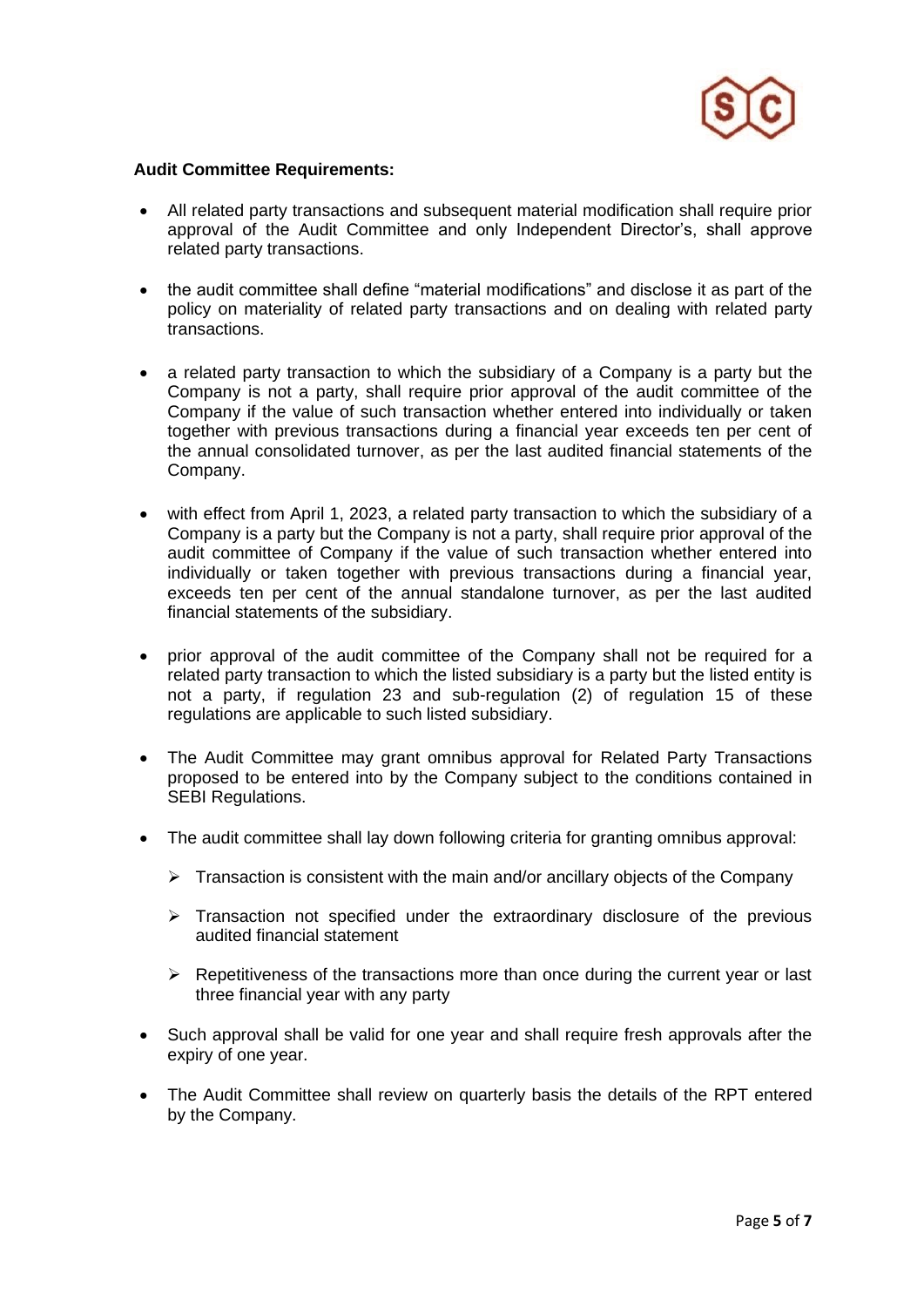

- Any member of the Committee who has a potential interest in any Related Party Transactions shall abstain from discussion and voting on the approval of the said Transaction.
- Transactions entered into between Holding Company and its Wholly Owned Subsidiary whose accounts are consolidated with such holding company and placed before the shareholders at the General Meeting for approval shall not require prior approval of the Audit Committee.
- No Prior approval of Audit Committee, Omnibus approval or Shareholders' is required for any related party transactions between two wholly owned subsidiary of listed holding company.

#### **Board of Director's Requirements:**

- Transactions with the related parties as defined under the Companies Act, 2013 within the scope of Section 188 of the Act, which are either not in Ordinary Course of Business or are not at Arms' Length, shall require prior approval of the Board of Directors.
- Where any Director is interested in any contract or arrangement with a related party such director shall not be present at the meeting during discussions on the subject matter of the resolution relating to such contract or arrangement.

#### **Shareholder's Requirements:**

#### **As per the requirements of Companies Act, 2013**

- All materials Related Party Transactions and subsequent material modifications as defined by the Audit Committee under sub regulation (2) shall require prior approval of the shareholders through resolution and no related party shall vote to approve such resolutions whether the entity, is a related party to the particular transaction or not.
- Transactions with the related parties as covered within the scope of Section 188 of the Act which are either not in the 'Ordinary Course of Business' or are not on an 'Arms' Length Basis' and exceeds the threshold under Section 188 of the Act and the Rules made thereunder, shall require prior approval of the Shareholders through Resolution.
- No member of the Company shall vote in the resolution where such member is a related party in the context of the contract or arrangement which is being considered.

#### **As per the requirements of SEBI Regulations**

• All Material Related Party Transactions covered within the scope of SEBI Regulations shall require approval of Shareholders through Resolution and no related party shall vote.